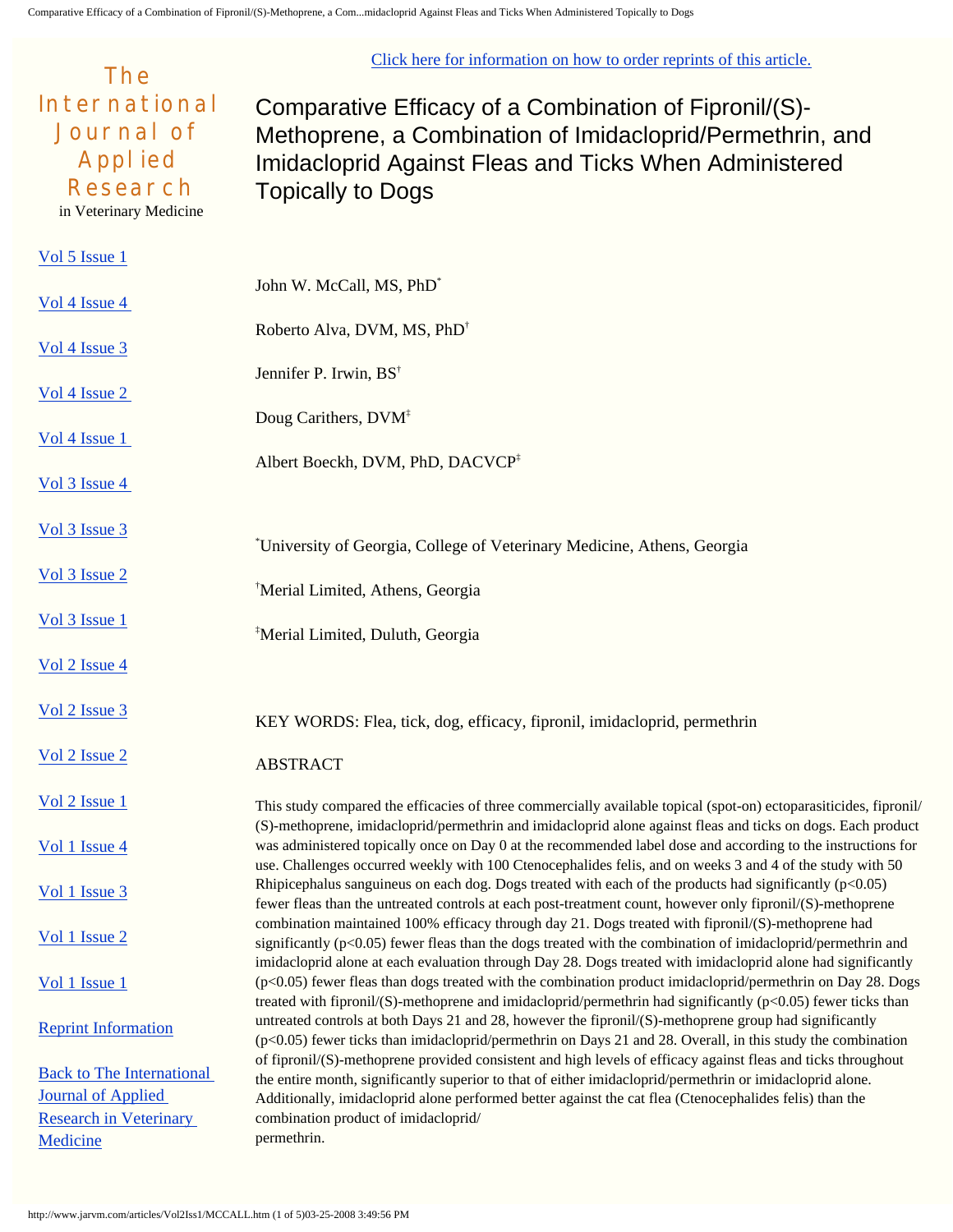# INTRODUCTION

©2000-2003. All Rights Reserved. Veterinary Solutions LLC

Despite the discovery and development of newer-generation topical (Spot-on) ectoparasiticides for dogs and cats, which have significantly superior efficacy compared with shampoos and dips,1 practitioners and researchers continue to search for products that provide increased duration and spectrum of activity. Today, the veterinary practitioner has the opportunity to select from several options, including combinations of topical insecticides and acaracides for controlling fleas and ticks on companion animals.

The potential benefits of combination products are numerous, such as prolonging duration of activity and broadening the ectoparasitide spectrum, while providing a convenient single administration to treat multiple parasites. Additionally, combination products can be used as a strategy to manage variations in parasite susceptibility.2,3

The objective of this study was to confirm and compare the adulticidal activity of commercially available formulations of fipronil/(S)-methoprene (Frontline Plus®, Merial Limited, Duluth, Ga.), imidacloprid/permethrin (K9-Advantix®, Bayer Animal Health, Shawnee Mission, Ks.), and imidacloprid (Advantage®, Bayer Animal Health, Shawnee Mission, Ks.) alone against fleas and ticks. Each product was administered topically to dogs, once on Day 0, at the recommended label dose and according to the instructions for use. This study did not include cats, as one of the products tested (imidacloprid/permethrin) is not approved for use on this species.

### MATERIALS AND METHODS

A total of 24 healthy beagle dogs, ranging in weight from 5.1 to 8.4 kg were studied in this singlecenter, randomized, blinded, controlled trial, conducted at TRS Laboratories in Athens, Georgia. A pretreatment infestation using 100 Ctenocephalides felis fleas was conducted on Day –8 to confirm the flea-holding capability of the study dogs. Fleas were counted on Day –7 for allocation purposes and dogs were ranked within sex based on these pretreatment flea counts. The four most heavily infested males formed the first replicate; the next four most heavily infested males formed the second replicate, and so on. This process was repeated for the females.

Within replicates, each dog was randomly allocated to one of four treatment groups and assigned a color code by lottery. Dogs in Group 1 received a placebo solution at a volume of 1.0 mL. Dogs in Groups 2, 3, and 4 received 1 pipette of fipronil/(S)-methoprene, imidacloprid/permethrin, or imidacloprid, respectively, once on Day 0. Pipette size was based on individual body weight and applied according to the instructions on the label. All dogs were infested with approximately 100 unfed C felis fleas on Days 6, 13, 20, and 27. Live fleas were removed and counted 24 hours after each infestation (i.e., on Days 7, 14, 21, and 28). Dogs were also infested with approximately 50 unfed Rhipicephalus sanguineus ticks on Days 19 and 26. Live ticks were counted and removed on Days 21 and 28.

Flea counts for each animal were transformed to the natural logarithm of (count+1) for calculation of geometric means. Percent reduction from the control group was calculated. Treatment groups were also compared using an exact Kruskal-Wallis/Wilcoxon rank sum test followed by pair-wise comparisons (SAS version 8.1). Each ectoparasiticide was compared to the untreated control, and the fipronil/(S)-methoprene combination was compared with each of the other two groups. The same procedure was used for the ticks. For flea counts, imidacloprid/permethrin was also compared with imidacloprid. A significance level of 0.05 was used and all testing was two-sided, in a two-step procedure; pair-wise comparisons were made only if the overall test of treatments was significant at a p value of 0.05.

## RESULTS

Dogs treated with each of the three products had significantly fewer fleas  $(p<0.05)$  than the untreated controls at each post-treatment infestation through Day 28; however, only the fipronil/ (S)-methoprene combination provided complete efficacy (100%) through Day 21 following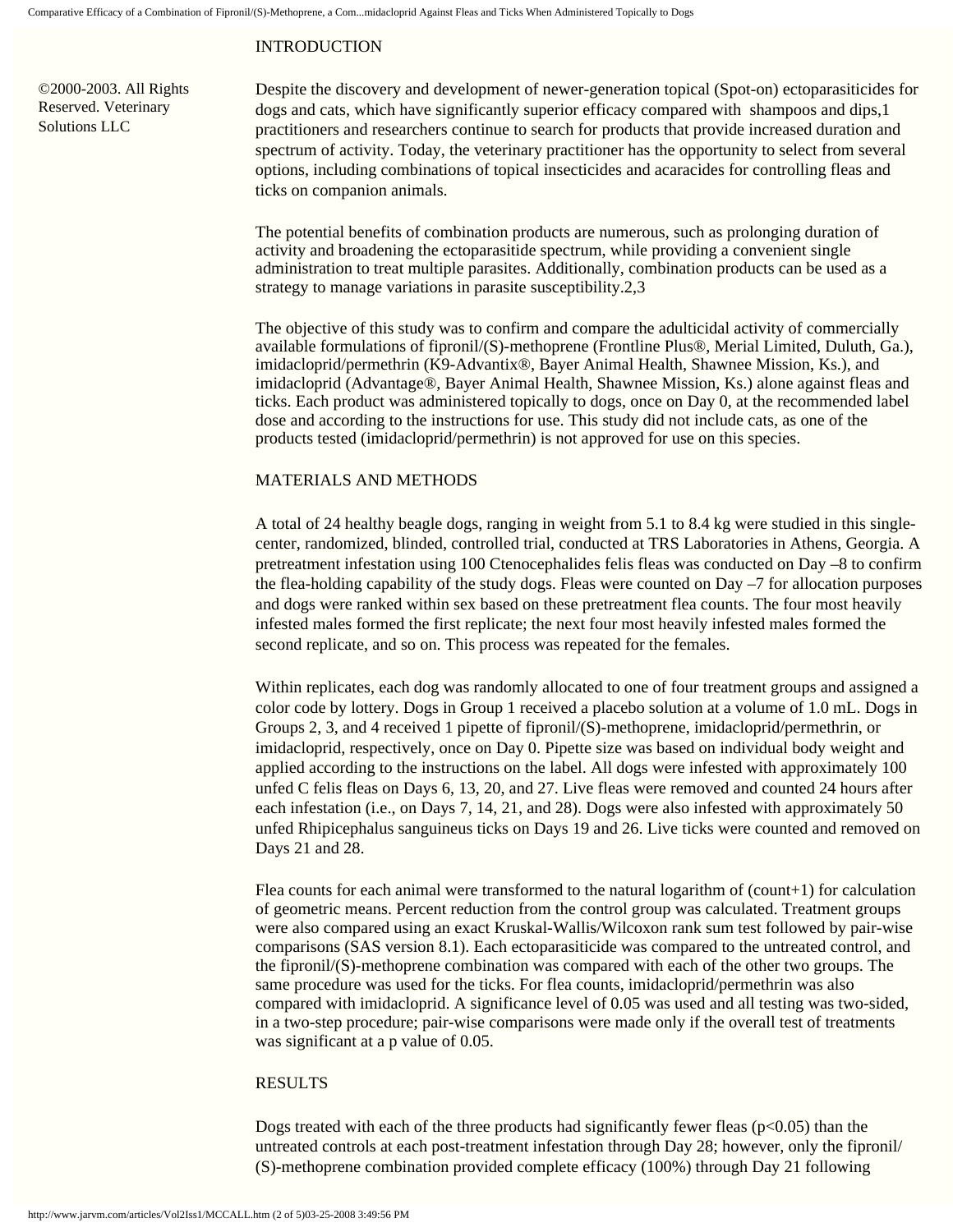treatment. In contrast, efficacy for the other products had declined to 51% (imidacloprid/ permethrin) and 73% (imidacloprid) by Day 21 (Table 1).

Dogs treated with the fipronil/(S)-methoprene combination had significantly fewer fleas ( $p<0.05$ ) than the dogs treated with the combination of imidacloprid/permethrin and significantly fewer fleas (p<0.05) than dogs treated with imidacloprid alone at each evaluation through Day 28. Dogs treated with imidacloprid had significantly fewer fleas ( $p<0.05$ ) than dogs treated with imidacloprid/permethrin combination on Day 28 (Table 1, Figure 1).

Although dogs treated with fipronil/(S)-methoprene or imidacloprid/permethrin had significantly fewer ticks ( $p<0.05$ ) than the controls at both Day 21 and Day 28, the dogs treated with fipronil/ (S)-methoprene had significantly fewer ticks ( $p<0.05$ ) than those treated with imidacloprid/ permethrin at both of these time points (Table 2, Figure 2).

#### DISCUSSION

This study demonstrated that the combination of fipronil/(S)-methoprene provided excellent control of adult fleas for the entire 1-month treatment period. The flea efficacy of the imidacloprid/ permethrin combination product was statistically lower than that of fipronil/(S)-methoprene at all challenge dates. Both imidacloprid/permethrin and imidacloprid alone performed satisfactorily up to Day 7, but their efficacy declined substantially, falling below the accepted standard of 95% efficacy against fleas in counts performed on Days 14, 21, and 28. Of particular interest was the fact that throughout the study the combination of imidacloprid/permethrin provided lower efficacy against fleas than imidacloprid alone. This difference was significant ( $p<0.05$ ) on Day 28.

These results contradict purported synergy shown in a previously reported in-vitro study,4 where separate solutions containing imidacloprid, permethrin, or both compounds were exposed to an isolated nerve preparation. A synergistic activity effect claimed in the previous in-vitro study was not validated by this in-vivo study.

Natural differences in susceptibility of strains of parasites to insecticides/acaricides are expected in the field setting5–7 and may help to explain the results seen in this study with imidacloprid alone and the combination of imidacloprid/permethrin.

This study further demonstrated that fipronil/(S)-methoprene provided higher levels of efficacy against Rhipicephalus sanguineus (the brown dog tick) at weeks 3 and 4 after treatment compared to the imidacloprid/permethrin combination. Since all of these products are labeled for oncemonthly administration, maintenance of activity throughout the entire treatment interval is critical. The imidacloprid/permethrin combination did not provide satisfactory efficacy against ticks.

In summary, the combination of fipronil/(S)-methoprene provided consistent and high levels of efficacy against fleas and ticks throughout the entire month, significantly superior to that of either imidacloprid/permethrin or imidacloprid alone. Additionally, imidacloprid alone performed better against the cat flea (Ctenocephalides felis) than the combination product of imidacloprid/ permethrin.

#### REFERENCES

1. Dryden MW. Highlights and horizons in flea control. Compendium of Continuing Education for the Practicing Veterinarian. 1999;April:296.

2. Gloyd K, Dryden M, Blagburn B, Hinckle N, Payne P, Kwochka, K. Flea resistance to insecticides – Roundtable on strategies for long-term flea control. Vet Forum, 1999: June;44–51.

3. Marsella R. Advances in flea control. Vet Clin North Am Small Anim Pract. 1999; 29:1407–1424.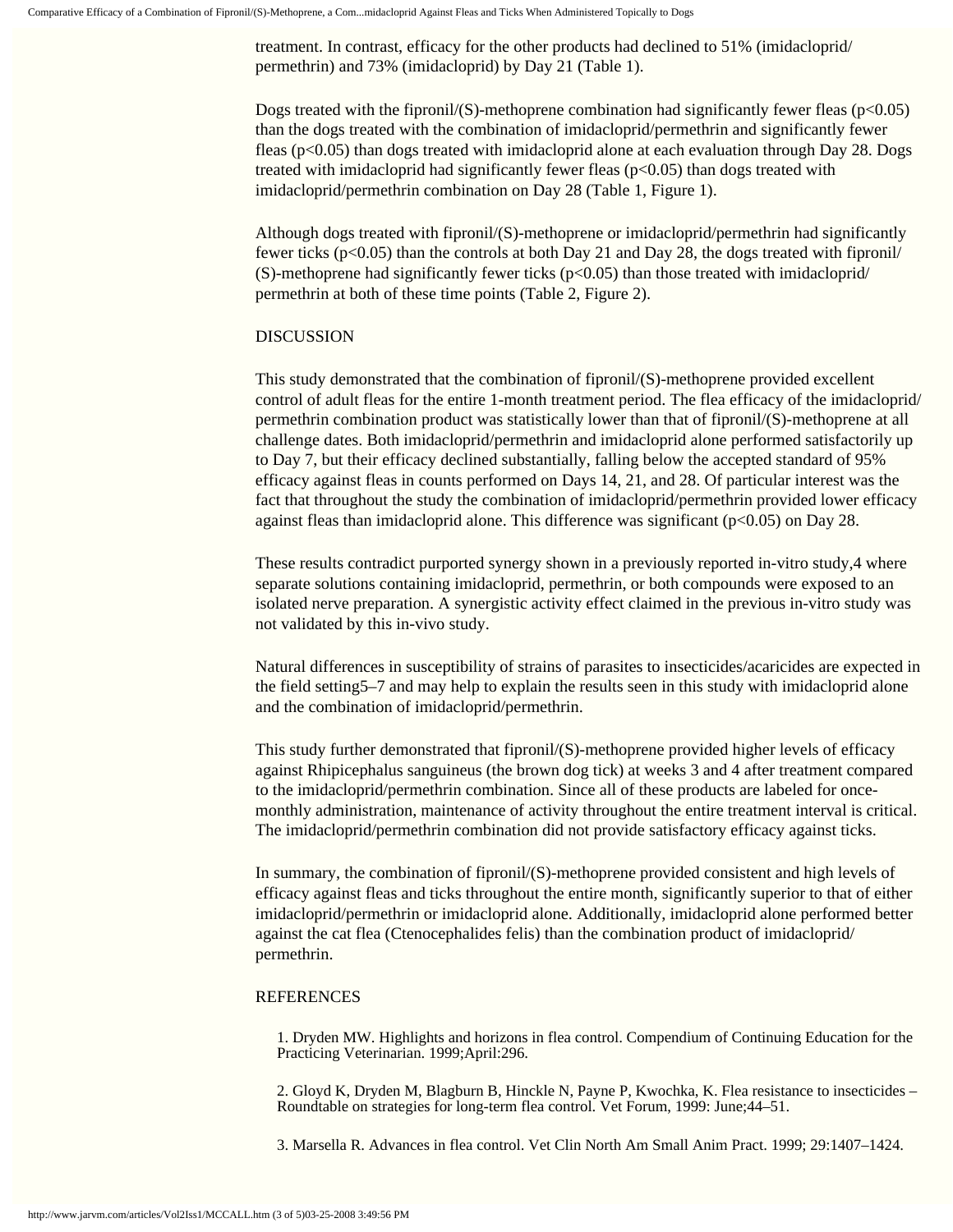4. Product guide, Bayer Animal Health.

5. Bossard RL, Dryden MW, Broce AB. Insecticide susceptibilities of cat fleas (Siphonaptera: Pulicidae) from several regions of the United States. J Med Entomol. 2002;39:742–746.

6. Bossard RL, Hinkle NC, Rust MK. Review of insecticide resistance in cat fleas (Siphonaptera: Pulicidae). J Med Entomol. 1998;35:415–422.

7. Kilonzo BS, Gisakanyi ND. Observations on the susceptibility of Ctenocephalides felis (Siphonaptera:Pulicidae) to malathion and permethrin in Tanzania. Med Vet Entomol. 1988;2:325–329.

Table 1. Geometric mean flea (Ctenocephalides felis) counts (and reduction from control) for dogs treated on Day 0 with fipronil/(S)-methoprene, imidacloprid/permethrin, imidacloprid, or remaining untreated

| Day  | Control | $Fipronil/(S)$ -methoprene | Imidacloprid/permethrin | Imidacloprid      |
|------|---------|----------------------------|-------------------------|-------------------|
| $-7$ | 89.6    | 85.5                       | 85.0                    | 87.3              |
| 7    | 86.0    | $0.0*(100\%)$              | $2.7*$ † (96.9%)        | $3.8*$ † (95.5%)  |
| 14   | 98.2    | $0.0*(100\%)$              | $28.6$ † (70.9%)        | 19.3† (80.4%)     |
| 21   | 90.5    | $0.0*(100\%)$              | $44.0*$ † (51.4%)       | $24.1*$ † (73.4%) |
| 28   | 95.5    | $3.7*(96.2%)$              | $49.3*$ †† $(48.4%)$    | $24.5*$ † (74.3%) |

\*Significantly different from control (p<0.05).

†Significantly different from fipronil/(S)-methoprene (p<0.05).

‡Significantly different from imidacloprid (p<0.05).



Figure 1. Percent reduction in flea counts compared to control for dogs treated on Day 0 with fipronil/(S) methoprene, imidacloprid/ permethrin or imidacloprid.